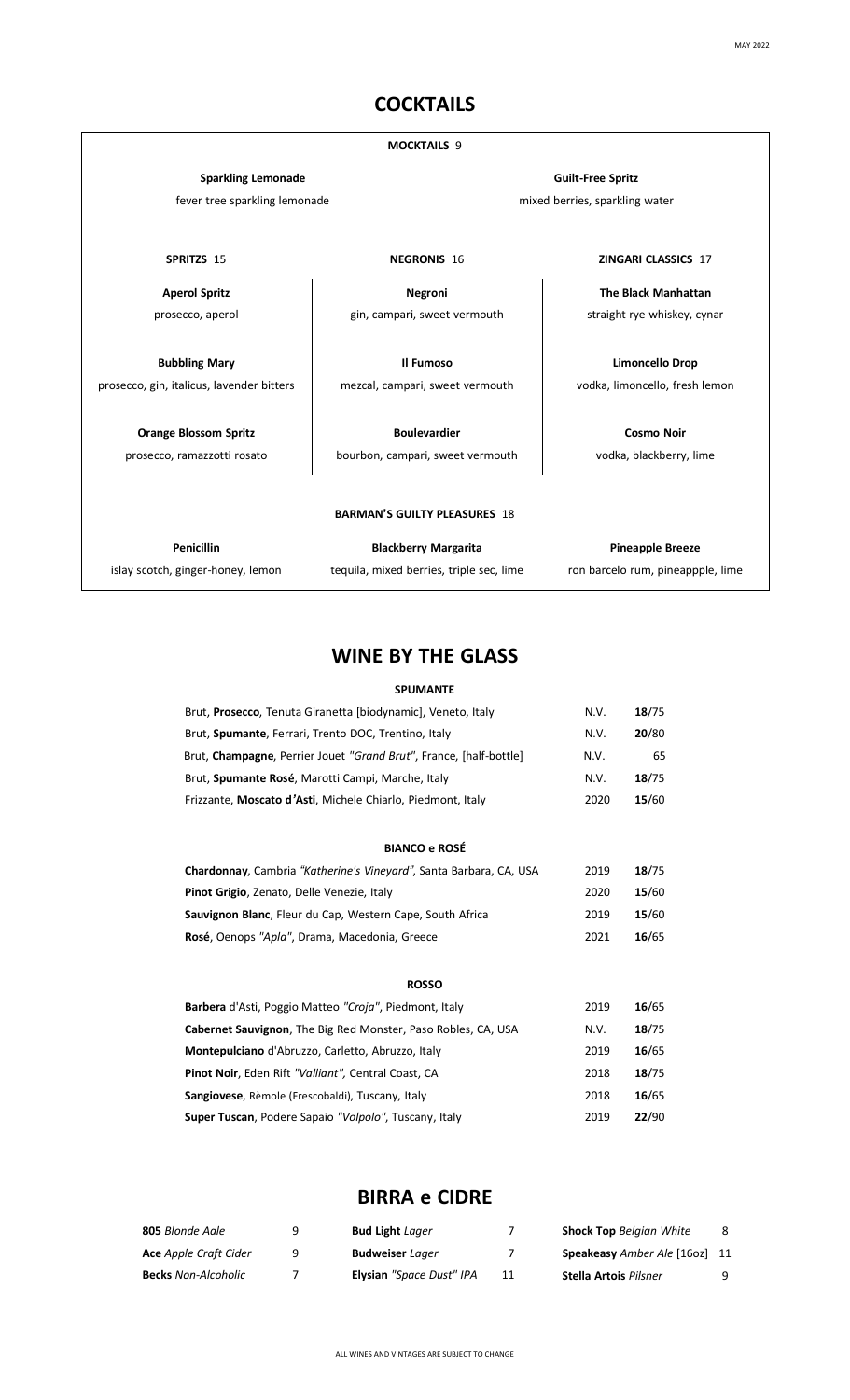### **SPIRITS**

#### **VODKA**

| <b>Belvedere</b>  | 16 |
|-------------------|----|
| Cîroc             | 14 |
| <b>Grey Goose</b> | 16 |
| <b>Ketel One</b>  | 15 |
| Tito's "Handmade" | 14 |
|                   |    |

### **FLAVORED SPIRITS**

| ABSINTHE                     |    |
|------------------------------|----|
| La Muse Verte [10z]          | 10 |
|                              |    |
| <b>GIN: LONDON DRY</b>       |    |
| <b>Bombay</b> Sapphire       | 15 |
| <b>Tanqueray</b>             | 15 |
|                              |    |
| <b>GIN: CONTEMPORARY</b>     |    |
| <b>Bareksten</b>             | 16 |
| Hendrick's                   | 16 |
| <b>St. George Botanivore</b> | 15 |

### **AGAVE**

| <b>TEQUILA</b>          |    |
|-------------------------|----|
| Casamigos Blanco        | 20 |
| Don Julio Anejo "1942"  | 45 |
| <b>Espolon</b> Reposado | 16 |
| Herradura Blanco        | 16 |
| Herradura Reposado      | 16 |
| Herradura Añejo         | 17 |
| <b>Patron</b> Reposado  | 19 |
| Patron Añejo            | 22 |
| Siete Leguas Blanco     | 15 |
| Siete Leguas Reposado   | 17 |
| Siete Leguas Añejo      | 20 |
|                         |    |

| 15 |
|----|
| 20 |
|    |

### **BRANDY**

| ARMAGNAC                |    |
|-------------------------|----|
| <b>Tariquet</b> Blanche | 18 |
| Joÿ 1986                | 30 |
|                         |    |
| COGNAC                  |    |
| Courvoisier VSOP        | 18 |
| <b>Hennessy VSOP</b>    | 20 |
| <b>Remy Martin VSOP</b> | 18 |
|                         |    |

#### **RUM**

| <b>Bacardi</b> Silver  | 12 |
|------------------------|----|
| Ron Barcelo Añejo      | 12 |
| Ron Barcelo "Imperial" | 15 |

## **WHISK**(**EY**/**Y**)

#### CANADIAN **Crown Royal** 15

| <b>BOURBON</b>            |    |
|---------------------------|----|
| <b>Balcones Pot Still</b> | 18 |
| Bib & Tucker $6$          | 17 |
| Bulleit                   | 15 |
| High West "Prairie"       | 16 |
| Knob Creek 9              | 16 |
| Maker's Mark              | 15 |
| Woodford Reserve          | 17 |
|                           |    |

#### TENNESSE

| Jack Daniel's           | 15 |
|-------------------------|----|
| <b>RYE</b>              |    |
| <b>Bulleit</b> Rye      | 15 |
| High West "Double Rye!" | 16 |
| Knob Creek Rye          | 16 |
|                         |    |
|                         |    |

### IRISH **Bushmills** 14 **Busker** 14 **Jameson** 15

| <b>BLENDED SCOTCH</b> |    |
|-----------------------|----|
| Chivas Regal 12       | 16 |
| J. Walker Black       | 17 |

#### SINGLE MALT SCOTCH

| Aberlour "A'hunadh"                       | 25 |
|-------------------------------------------|----|
| Balvenie 12 "DoubleWood"                  | 20 |
| Glenfiddich 12                            | 17 |
| <b>Glengoyne</b> "The Legacy" Chapter One | 21 |
| <b>Glenlivet</b> 12 "Double Oak"          | 16 |
| Laphroaig 10                              | 17 |
| Lagavulin 16                              | 20 |
| Lagavulin 2006 "The Distiller's Edition"  | 30 |
| Macallan 12 "Double Cask"                 | 18 |
| Oban 14                                   | 25 |
| Talisker "House Greviov"                  | 18 |
| Tamdhu 12                                 | 20 |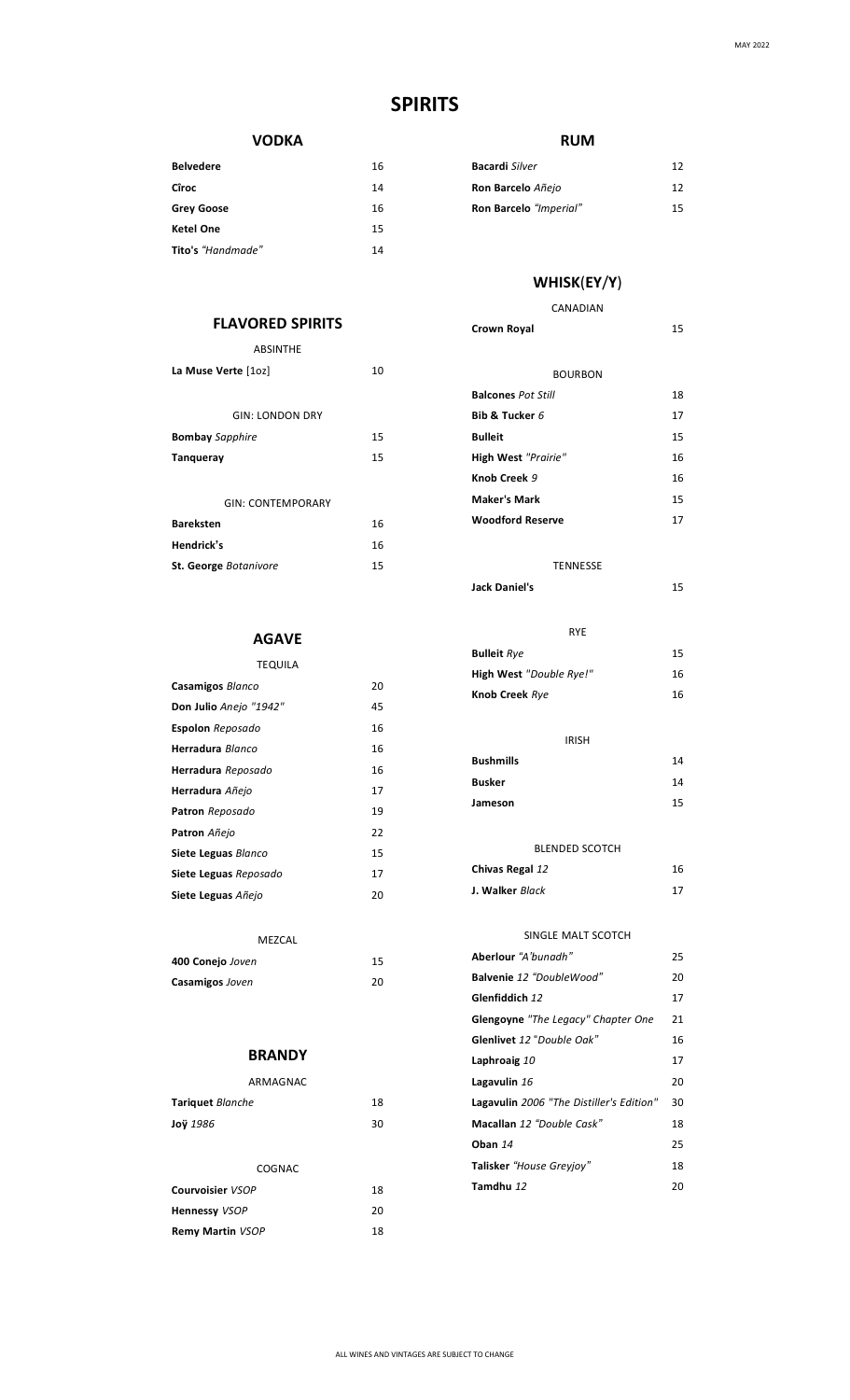## **SPARKLING**

| Austria, Kamptal, Langenlois       | 2017 | Steininger Sekt Reserve              | 100% Gruner Veltliner                 | 110 |
|------------------------------------|------|--------------------------------------|---------------------------------------|-----|
| France, Alsace, Cremant d'Alsace   | N.V. | Lucien Albrecht Brut Rosé            | 100% Pinot Noir                       | 80  |
| France, Champagne                  | 2014 | Louis Roederer Brut Rosé             | 63% Pinot Noir, 37% Chardonnay        | 150 |
| France, Champagne                  | N.V. | Louis Roederer Brut "Collection 242" | Pinot Noir, Pinot Meunier, Chardonnay | 190 |
| France, Champagne                  | N.V. | Piper-Heidsiec "Brut Cuvée"          | Pinot Noir, Pinot Meunier, Chardonnay | 125 |
| Italy, Trentino-Alto Adige, Trento | 2015 | Ferrari "Perlé"                      | 100% Chardonnay                       | 95  |
| USA, CA, North Coast               | 2018 | Schramsberg Brut "Blanc de Blanc"    | 100% Chardonnay                       | 95  |
| USA, CA, North Coast               | 2017 | Schramsberg Brut "Blanc de Noir"     | 83% Pinot Noir, 17% Chardonnay        | 95  |
|                                    |      |                                      |                                       |     |

### **WHITE**

#### **CHARDONNAY**

| Austria, Weinland                       | 2019 | Andreas Tscheppe "Salamander"      | 100% Chardonnay | 150 |
|-----------------------------------------|------|------------------------------------|-----------------|-----|
| France, Burgundy, Chablis               | 2020 | Domaine de La Meuliére             | 100% Chardonnay | 80  |
| France, Burgundy, Chablis               | 2020 | Domaine Louis Michel & Fils        | 100% Chardonnay | 90  |
| Italy, Tuscany, Pomino Riserva          | 2018 | Castello di Pomino "Benefizio"     | 100% Chardonnay | 100 |
| USA, CA, Napa, Coombsvile               | 2019 | <b>Far Niente Estate Bottled</b>   | 100% Chardonnay | 140 |
| USA, CA, Napa, Carneros                 | 2019 | <b>Frank Family</b>                | 100% Chardonnay | 85  |
| USA, CA, Napa, Oak Knoll District       | 2016 | <b>Groth</b> "Hillview Vineyard"   | 100% Chardonnay | 85  |
| USA, CA, Santa Barbara, Sta. Rita Hills | 2016 | <b>Foley</b> "Rancho Santa Rosa"   | 100% Chardonnay | 90  |
| USA, CA, Santa Barbara, Sta. Rita Hills | 2017 | Liquid Farm "Golden Slope"         | 100% Chardonnay | 120 |
| USA, CA, Santa Barbara, Sta. Rita Hills | 2017 | Sanford                            | 100% Chardonnay | 70  |
| USA, CA, Sonoma, Russian River Valley   | 2017 | Benovia "La Pommeraie"             | 100% Chardonnay | 105 |
| USA, CA, Sonoma, Russian River Valley   | 2017 | Jordan                             | 100% Chardonnay | 90  |
| USA, WA, Yakima Valley                  | 2017 | <b>Sixto</b> "Roza Hills Vineyard" | 100% Chardonnay | 105 |
|                                         |      |                                    |                 |     |
| <b>SAUVIGNON BLANC</b>                  |      |                                    |                 |     |

| Chilie, Colchagua, Litueche | 2021 | Concha y Toro Gran Reserva | 100% Sauvignon Blanc              | 65 |
|-----------------------------|------|----------------------------|-----------------------------------|----|
| New Zealand, Martinborough  | 2020 | Craggy Range "Te Muna"     | 100% Sauvignon Blanc              | 70 |
| USA, CA, Napa Valley        | 2020 | <b>Cakebread</b>           | 100% Sauvignon Blanc              | 90 |
| USA, Napa Valley            | 2018 | <b>Cliff Lede</b>          | 87% Sauvignon Blanc, 10% Sémillon | 75 |
| USA, Napa Valley            | 2019 | Groth                      | 82% Sauvignon Blanc, 18% Sémillon | 75 |

#### **OTHER WHITE**

| Germany, Rheinhessen                   | 2020 |
|----------------------------------------|------|
| Italy, Campania, Falanghina del Sannio | 2020 |
| Italy, Friuli                          | 2020 |
| Italy, Friuli Isonzo                   | 2020 |
| Italy, Marche, Offida                  | 2018 |
| Italy, Piedmont, Gavi                  | 2020 |
| Italy, Piedmont, Roero                 | 2019 |
| Italy, Sicilia                         | 2019 |
| Italy, Veneto IGT                      | 2017 |
| USA, CA, Sonoma, Russian River Valley  | 2019 |

| Germany, Rheinhessen                   | 2020 | <b>Gunderloch</b> "Jean Baptiste" | 100% Reisling Kabinett    | 70 |
|----------------------------------------|------|-----------------------------------|---------------------------|----|
| Italy, Campania, Falanghina del Sannio | 2020 | Terre Stregate "Svelato"          | 100% Falanghina           | 75 |
| Italy, Friuli                          | 2020 | Pierpaolo Pecorari                | 100% Pinot Grigio         | 65 |
| Italy, Friuli Isonzo                   | 2020 | Castello di Spessa "La Boatina"   | 100% Pinot Grigio         | 60 |
| Italy, Marche, Offida                  | 2018 | Ciu Ciu "Merlettaie"              | 100% Pecorino             | 65 |
| Italy, Piedmont, Gavi                  | 2020 | La Scolca                         | 100% Cortese              | 65 |
| Italy, Piedmont, Roero                 | 2019 | Vietti                            | 100% Arneis               | 70 |
| Italy, Sicilia                         | 2019 | Principi di Butera "Carizza"      | 100% Insolia              | 65 |
| Italy, Veneto IGT                      | 2017 | Anselmi "San Vincenzo"            | 70% Garganega, Chardonnay | 65 |
| USA, CA, Sonoma, Russian River Valley  | 2019 | <b>Balletto</b>                   | 100% Gewürztraminer       | 65 |

### **ORANGE**

| Austria, Steiermark    | 2016 | Maria & Sepp Muster "Gräfin" | 100% Sauvignon Blanc        | 150 |
|------------------------|------|------------------------------|-----------------------------|-----|
| Austria, Südsteiermark | 2015 | Werlitsch "Glück"            | Chardonnay, Sauvignon Blanc | 150 |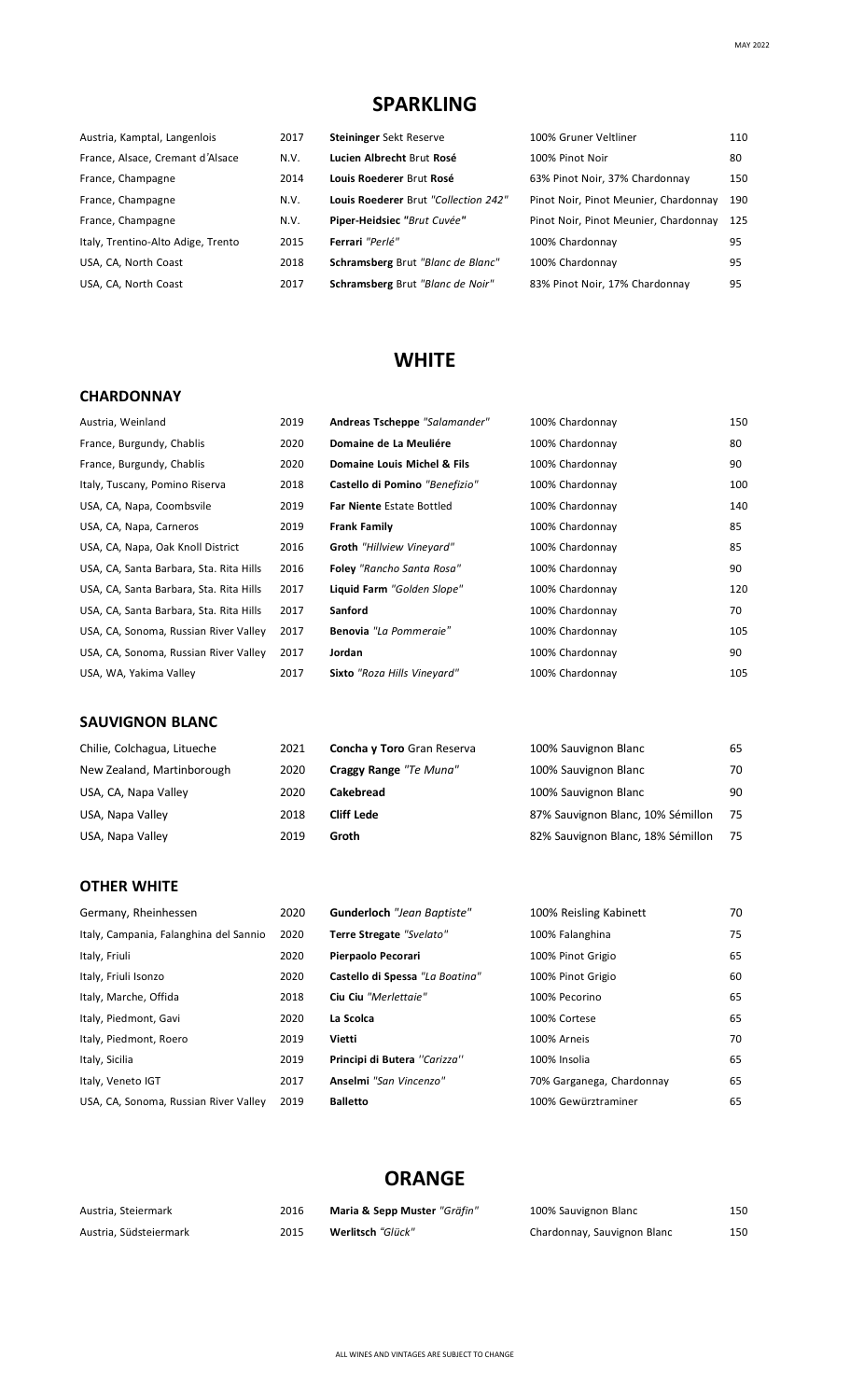# **ROSE**

| Italy, Tuscany                      | 2020 | Tenuta Ammiraglia "Alie" (Frescobaldi) Syrah, Vermentino |                 |  |
|-------------------------------------|------|----------------------------------------------------------|-----------------|--|
| USA, CA, Mendocino, Anderson Valley | 2020 | Pennyroyal Farm                                          | 100% Pinot Noir |  |

# **RED**

### **AGLIANICO**

| Italy, Campania, Cilento | 2017 | Casebianche "Dellemore"         | 70% Aglianico, Barbera, Piedirosso | 65 |
|--------------------------|------|---------------------------------|------------------------------------|----|
| Italy, Campania, Irpinia | 2017 | Feudi di San Gregorio "Rubrato" | 100% Aglianico                     | 75 |
| Italy, Campania, Sannio  | 2018 | Terre Stregate "Manent"         | 100% Aglianico                     | 80 |
|                          |      |                                 |                                    |    |

#### **BARBERA**

| Italy, Piedmont, Barbera d'Asti | 2019 | Vietti "Tre Vigne"          | 100% Barbera |    |
|---------------------------------|------|-----------------------------|--------------|----|
| Italy, Piedmont, Barbera d'Alba | 2016 | Beni di Batasiolo "Sovrana" | 100% Barbera | 90 |

#### **CABERNET SAUVIGNON**

| Chilie                                  | 2018  | Unrated "Xtra Cab"                | 100% Cabernet Sauvignon              | 75  |
|-----------------------------------------|-------|-----------------------------------|--------------------------------------|-----|
| Italy, Super Tuscan                     | 2013  | Castello di Querceto "Cignale"    | 10% Merlot                           | 250 |
| Italy, Super Tuscan                     | 2006  | Castello del Terriccio "Lupicaia" | 10% Merlot                           | 325 |
| Italy, Super Tuscan                     | 2012  | Carpineto "Farnito"               | 100% Cabernet Sauvignon              | 120 |
| Italy, Super Tuscan                     | 2014  | Petra [MAGNUM, 1.5L]              | 30% Merlot                           | 225 |
| Italy, Super Tuscan Bolgheri Superiore  | 2012  | Podere Sapaio "Sapaio"            | 20% Petit Verdot, 10% Cabernet Franc | 210 |
| Italy, Super Tuscan                     | 2015  | Podere Sapaio "Sapaio"            | 20% Petit Verdot, 10% Cabernet Franc | 175 |
| Italy, Super Tuscan                     | 2017  | Podere Sapaio "Sapaio"            | 20% Petit Verdot, 10% Cabernet Franc | 165 |
| Italy, Super Tuscan, Bolgheri Sassicaia | 2014  | Tenuta San Guido "Sassicaia"      | 15% Cabernet Franc                   | 425 |
| USA, CA, Lake County, Red Hills         | 2019  | <b>Obsidian Ridge</b>             | 2% Petit Verdot, 2% Malbec           | 90  |
| USA, CA, Napa Valley                    | 2016  | Acre                              | 5% Merlot                            | 95  |
| USA, CA, Napa Valley                    | 2017  | <b>Aviary Reserve</b>             | 10% Merlot                           | 95  |
| USA, CA, Napa Valley, Stags Leap Distr. | 2014  | Chimney Rock "Tomahawk Vineyard"  | 100% Cabernet Sauvignon              | 250 |
| USA, CA, Napa Valley, Stags Leap Distr. | 2018  | <b>Cliff Lede</b>                 | 13% Merlot, 6% Petit Verdot          | 125 |
| USA, CA, Napa Valley                    | 2017  | CrossBarn (Paul Hobbs)            | 100% Cabernet Sauvignon              | 110 |
| USA, CA, Napa Valley                    | 2018  | Darioush "Signature"              | 100% Cabernet Sauvignon              | 250 |
| USA, CA, Napa Valley                    | 2019  | Far Niente Estate Bottled         | 4% Merlot, Petit Verdot              | 295 |
| USA, CA, Napa Valley                    | 2018  | <b>Frank Family</b>               | 2% Merlot, 2% Petit Verdot           | 110 |
| USA, CA, Napa Valley, Oakville          | 2014  | <b>Groth Reserve</b>              | 2% Merlot                            | 195 |
| USA, CA, Napa Valley                    | 2019  | Joseph Phelps                     | 97% Cabernet Sauvignon               | 140 |
| USA, CA, Napa Valley, Chiles Valley     | 2017  | Maxville                          | 5% Petite Syrah                      | 120 |
| USA, CA, Napa Valley, Oakville          | 2013  | Opus One                          | 7% Cabernet Franc, 6% Merlot         | 625 |
| USA, CA, Napa Valley, Oakville          | 2017  | Opus One                          | 9% Petit Verdot, 5% Cabernet Franc   | 495 |
| USA, CA, Napa Valley, Oakville          | N. V. | Opus One "Overture"               | Petit Verdot                         | 295 |
| USA, CA, Napa Valley                    | 2019  | Paraduxx "Proprietary Red"        | 12% Petite Sirah, 12% Zinfandel      | 105 |
| USA, CA, Napa Valley                    | 2014  | Philip Togni "Tanbark Hill"       | 100% Cabernet Sauvignon              | 145 |
| USA, CA, Napa Valley, Rutherford        | 2018  | Quintessa                         | Cabernet Franc, Merlot, Petit Verdot | 295 |
| USA, CA, Napa Valley, Oakville          | 2018  | Robert Mondavi "The Estates"      | 100% Cabernet Sauvignon              | 125 |
| USA, CA, Napa Valley                    | 2019  | <b>Round Pond Estate</b>          | 7% Malbec                            | 110 |
| USA, CA, Napa Valley                    | 2014  | Signorello Estate                 | 6.5% Cabernet Franc                  | 175 |
| USA, CA, Napa Valley                    | 2018  | <b>Stags Leap</b>                 | 11% Merlot, 2% Petit Verdot          | 125 |
| USA, CA, Napa Valley                    | 2014  | ZD                                | 100% Cabernet Sauvignon              | 120 |
| USA, CA, Santa Cruz Mountains           | 2019  | <b>Ridge Estate</b>               | 11% Merlot, 1% Petit Verdot          | 140 |
| USA, CA, Sonoma, Alexander Valley       | 2017  | <b>Stonestreet Estate</b>         | 100% Cabernet Sauvignon              | 100 |
| USA, CA, Sonoma, Chalk Hill             | 2017  | Chalk Hill "Estate Red"           | 40% Malbec, 11% Petit Verdot         | 150 |
| USA, WA, Red Mountain                   | 2016  | Klipsun "Klipsun Vineyard"        | 10% Merlot, 5% Syrah                 | 275 |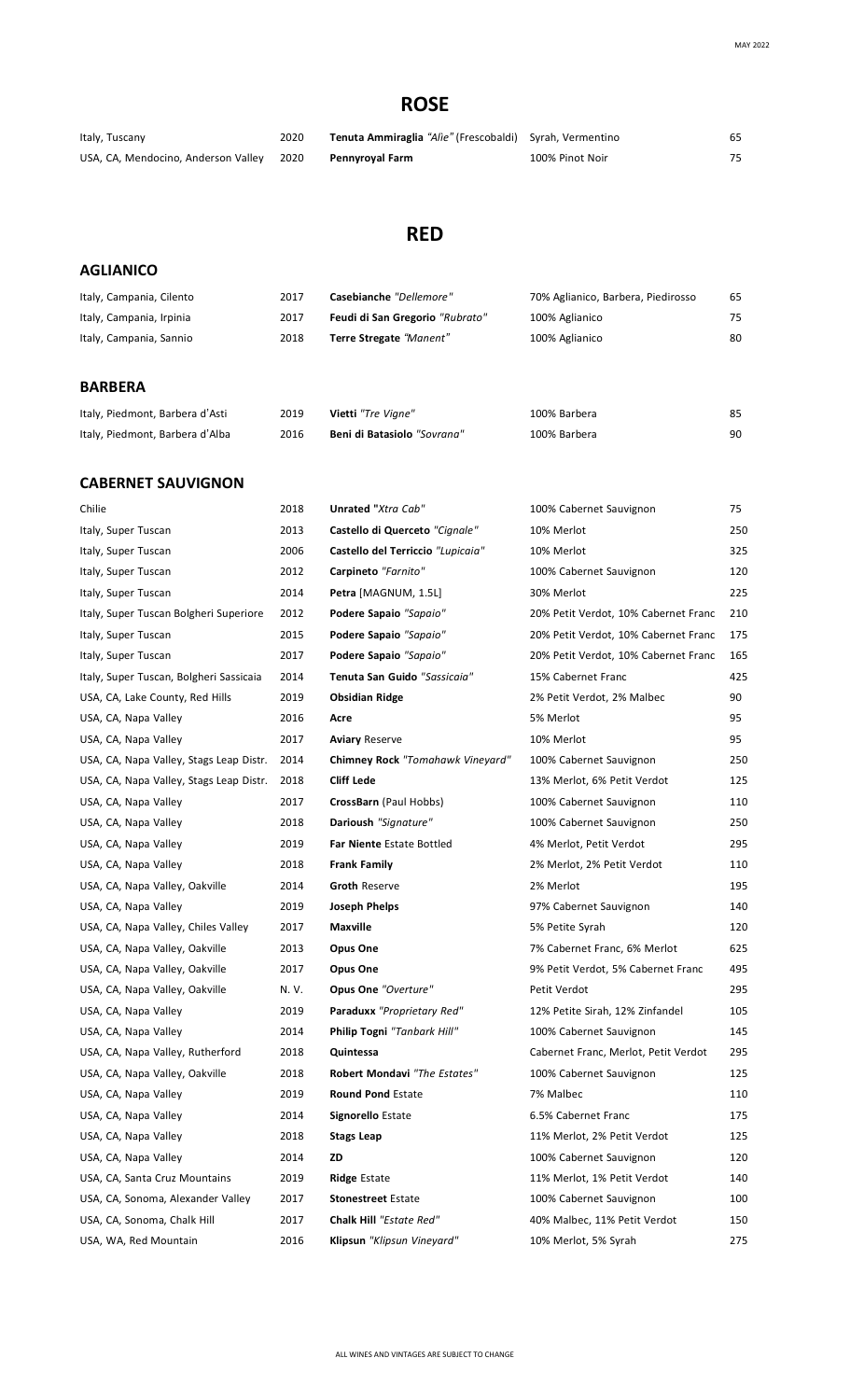| <b>GRENACHE</b>                             |      |                                        |                                   |     |
|---------------------------------------------|------|----------------------------------------|-----------------------------------|-----|
| Italy, Sardegna, Cannonau di Sardegna       | 2019 | Pedres "Cerasio"                       | 100% Cannonau (Grenache)          | 75  |
| USA, CA, Central Coast                      | 2020 | Bonny Doon "Le Cigare Volant"          | 42% Grenache, 31% Cinsault, Syrah | 65  |
|                                             |      |                                        |                                   |     |
| <b>MALBEC</b>                               |      |                                        |                                   |     |
| Argentina, Mendoza, Lujan De Cuyo           | 2019 | <b>Piattelli Reserve</b>               | 100% Malbec                       | 75  |
| Argentina, Mendoza, Uco Valley              | 2018 | Kaiken "Ultra"                         | 100% Malbec                       | 70  |
|                                             |      |                                        |                                   |     |
| <b>MERLOT</b>                               |      |                                        |                                   |     |
| France, Bordeaux                            | 2016 | <b>Mouton Cadet Reserve</b>            | 6% Cabernet Sauvignon             | 70  |
| USA, CA, Napa Valley                        | 2019 | <b>Duckhorn</b>                        | 10% Cabernet Sauvignon            | 125 |
| USA, CA, Napa Valley                        | 2019 | <b>Rutherford Hill</b>                 | Merlot, Cabernet Sauvignon, Syrah | 75  |
| Italy, Super Tuscan                         | 2015 | Tenuta di Arceno "Valadorna"           | 19% Cabernet Sauvignon            | 110 |
|                                             |      |                                        |                                   |     |
| <b>MONTEPULCIANO</b>                        |      |                                        |                                   |     |
| Italy, d'Abruzzo                            | 2020 | Scarpone                               | 100% Montepulciano                | 80  |
| Italy, d'Abruzzo Colline Teramane           | 2015 | Scarpone "Tribute to Vincenzo"         | 100% Montepulciano                | 110 |
|                                             |      |                                        |                                   |     |
| <b>NEBBIOLO</b>                             |      |                                        |                                   |     |
| Italy, Piedmont, Barbaresco                 | 2015 | Fontanafredda                          | 100% Nebbiolo                     | 110 |
| Italy, Piedmont, Barbaresco                 | 2013 | La Spinona "Bricco Faset"              | 100% Nebbiolo                     | 150 |
| Italy, Piedmont, Barbaresco                 | 2018 | Musso "Pora"                           | 100% Nebbiolo                     | 120 |
| Italy, Piedmont, Barolo                     | 2016 | Ca'Viola "Caviòt"                      | 100% Nebbiolo                     | 125 |
| Italy, Piedmont, Barolo                     | 2015 | Simone Scaletta "Bussia"               | 100% Nebbiolo                     | 180 |
| Italy, Piedmont, Fara                       | 2015 | Il Chiosso                             | 5% Vespolina, 5% Uva Rara         | 75  |
| Italy, Piedmont, Gattinara                  | 2012 | Il Sogno "Travaglini"                  | 100% Nebbiolo                     | 195 |
| Italy, Piedmont, Langhe                     | 2017 | Gaja "Sito Moresco"                    | 40% Barbera, 10% Merlot           | 110 |
| Italy, Piedmont, Langhe                     | 2017 | Pertinace                              | 100% Nebbiolo                     | 70  |
| Italy, Piedmont, Roero                      | 2014 | <b>Ermanno Costa</b>                   | 100% Nebbiolo                     | 85  |
| Italy, Lombardy, Valtellina Superiore       | 2016 | Nino Negri "Quadrio"                   | 10% Merlot                        | 75  |
| USA, CA, Mendocino                          | 2017 | <b>Baxter</b> "Fox Hill Vineyard"      | 100% Nebbiolo                     | 105 |
| <b>NERO d'AVOLA</b>                         |      |                                        |                                   |     |
|                                             |      |                                        |                                   |     |
| Italy, Sicilia                              | 2016 | Principi di Butera "Amira"             | 100% Nero d'Avola                 | 65  |
| Italy, Sicilia, Cerasuolo di Vittoria       | 2018 | Planeta                                | 60% Nero d'Avola, 40% Frappato    | 80  |
| <b>PETITE SIRAH</b>                         |      |                                        |                                   |     |
| USA, CA, Napa Valley, Chiles Valley         | 2016 | Maxville                               | 100% Petite Sirah                 | 125 |
| USA, CA, Napa Valley                        | 2018 | Stag's Leap                            | 6% Syrah                          | 90  |
|                                             |      |                                        |                                   |     |
| <b>PINOT NOIR</b>                           |      |                                        |                                   |     |
| Austria, Thermenregion                      | 2018 | <b>Heinrich Hartl Classic</b>          | 100% Pinot Noir                   | 85  |
| France, Bourgogne, Nuits-Saint-Georges 2017 |      | Lécheneaut                             | 100% Pinot Noir                   | 195 |
| CA, Mendocino Coast                         | 2018 | <b>Father John</b>                     | 100% Pinot Noir                   | 110 |
| CA, Mendocino, Anderson Valley              | 2017 | Navarro Vineyards "Méthode l'Ancienne" |                                   | 85  |
| CA, Napa, Carneros                          | 2018 | <b>Etude</b> "Grace Benoist Ranch"     | 100% Pinot Noir                   | 85  |
| CA, Sonoma Coast                            | 2019 | <b>Chalk Hill</b>                      | 100% Pinot Noir                   | 80  |

CA, Sonoma Coast 2017 **Patz & Hall** 100% Pinot Noir 85 CA, Sonoma, Russian River Valley 2018 **Balletto** *"BCD Vineyard"* 100% Pinot Noir 85 OR, Willamette Valley 2018 **Ponzi** *"Tavola"* 100% Pinot Noir 75 OR, Willamette Valley, Dundee Hills 2018 **Sokol Blosser** Estate 100% Pinot Noir 90